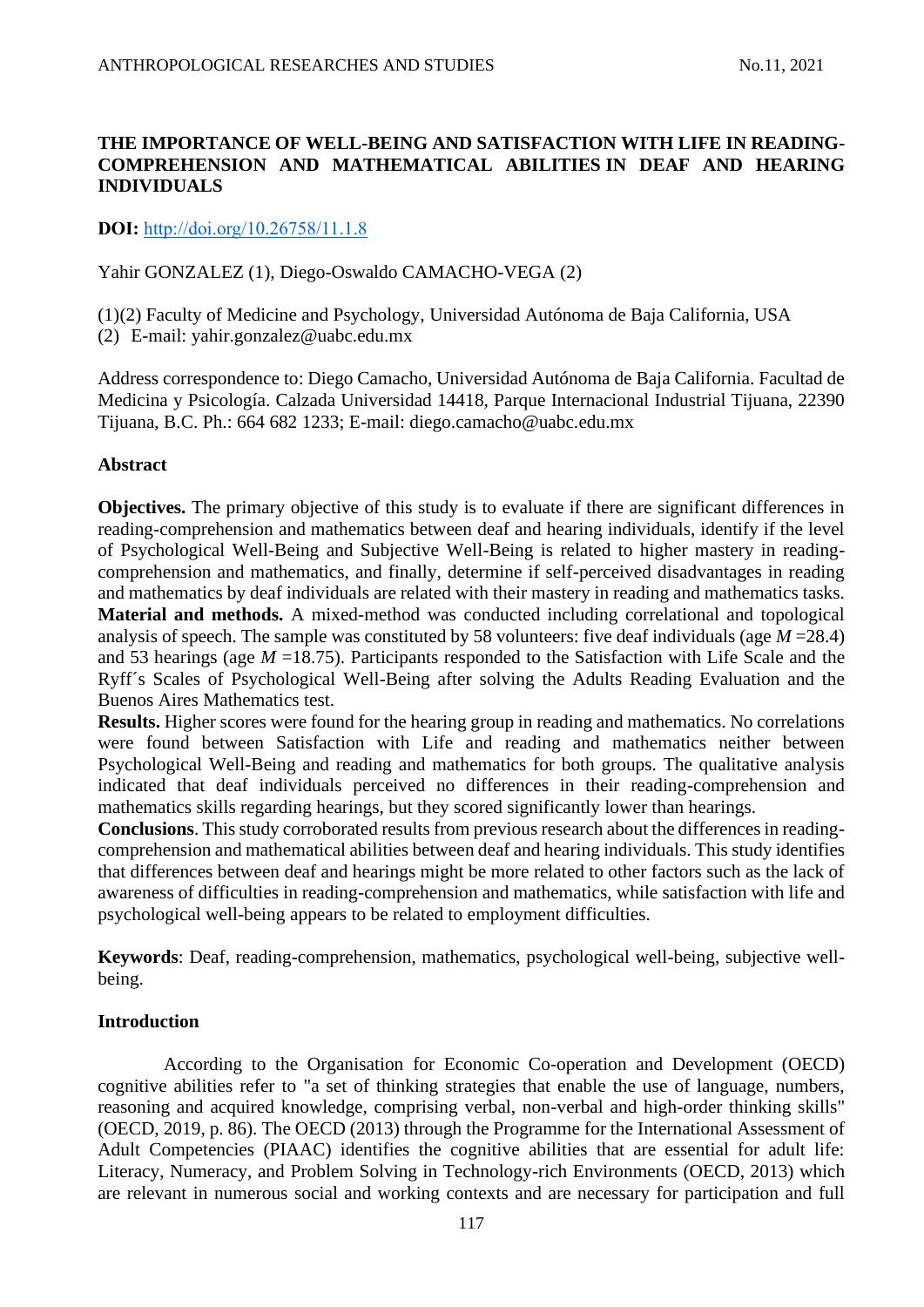integration in the labor market, education, and the social and civic development (Prada & Rucci, 2016). This study focuses on the cognitive skills of *reading-comprehension* and *mathematical abilities*. Reading-comprehension is the capacity to understand, evaluate and apply written texts to develop personal skills, achieve goals and participate in society while mathematical ability is defined as the capacity to access, interpret and apply data and mathematical concepts in answer to overcome the diverse situations in daily life (OECD, 2013). Particularly, this research considers the manipulation of elements, logical-deductive reasoning, symbolic representation, and analytic reasoning as mathematics abilities (Cortada & Macbeth, 2007).

Previous studies have analyzed both reading-comprehension and mathematical abilities based only on hearing individuals. Therefore, there is a need of assessing these abilities in vulnerable groups such as deaf individuals who are considered by the World Health Organisation (WHO, 2020) as people with profound hearing loss which implies very poor or null access to sound.

Studies that consider deaf-individuals are relevant because it has been found that deaf people perform low in reading tasks, being a clear minority who achieve a reading skill equivalent to the expected at the end of elementary education (Moreno-Pérez, Saldaña, & Rodríguez-Ortiz, 2015). These differences can be explained in part by the differences in phonological processes between deaf and hearing individuals (Herrera, 2005; Kyle & Cain, 2015; Moreno-Pérez et al., 2015; Wauters, Van Bon, & Tellings, 2006). Additionally, deaf individuals who did not acquire sign language (SL) show structural differences compared with those who acquired previously the SL. The main differences consist in spoken language acquisition difficulties, as well as the limited linguistic experience including low access to lexical, syntax, semantics, speech as elements of language, and weak reading instruction processes implied in the level of reading and writing, which implies better achievement for deaf readers with the dominion of SL in reading and writing tasks. (Figueroa & Rosa Lissi, 2005).

Similarly, previous research suggests that deaf individuals show lower performance than hearing in mathematics assignments (Andin, Rönnberg, & Rudner, 2014; Bull, Blato-Valle, & Fabich, 2006; Kelly, Lang, & Pagliaro, 2003; Masataka, 2006; Pagliaro & Ansell, 2012). It is considered that hearing loss and environments with little language stimulation influence low scores because they deprive deaf people of learning opportunities, a situation that reduces their exposition to early numerical concepts which consequently leads to a lack of the necessary elements for further mathematical learning, contributing to the difficulty that deaf individuals experience with arithmetical estimations when values should be accessed from symbols (Bull et al., 2011). That becomes more relevant considering the importance of mastering whole numbers and basic mathematical operation before starting fractional numbers (Mousley & Kelly, 2017). Otherwise, Marschark, Morrison, Lukomski, Borgna and Convertino (2013) point out that deaf signers have some advantage in the visual-spatial working memory, a condition that translates into a better development in visual mathematical problems but only in schematization and organization, not in mathematical processing itself compared to non-signer equals and hearing peers.

In addition to the lack of educational opportunities, some evidence about the association between cognitive and life satisfaction has suggested a close correlation (Enkvist, Ekström, & Elmståhl, 2013). In the same way, prior evidence suggested a significant correlation between psychological well-being and cognitive skills (Llewellyn, Lang, Langa, & Huppert, 2008) but research about these topics is not yet clear in deaf groups.

Deaf people are known to be at much greater risk of developing psychological problems (Gascon-Ramos, 2007) but the relationship between psychological issues and educational problems in this population is still unclear. Psychological Well-being has become relevant due to its relationship with facts as employments or happiness, the ease or difficulty to find employment, academic performance, and social participation, being more notorious in female and student population (Moreta-Herrera, López-Calle, Gordón-Villalba, Ortíz-Ochoa, & Gaibor-González, 2018; Wiklunda, Nikolaevb, Shirc, Food, & Bradleye, 2019). There are two broad lines of study for Wellbeing in Psychology: *a)* psychological well-being, based on the concept of eudaimonia which is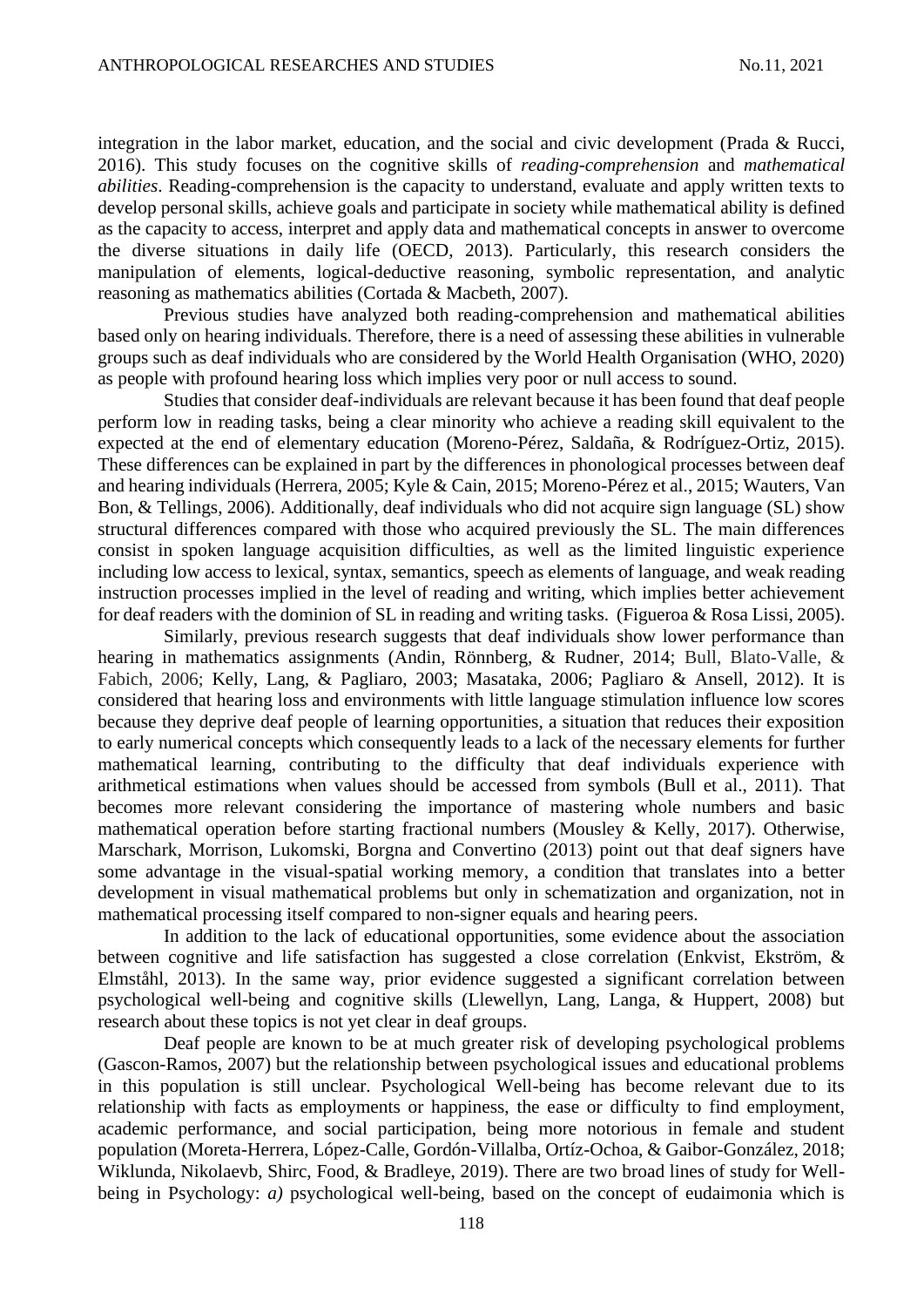linked to the ideal of happiness, (Padrós & Medina, 2015) *b)* subjective well-being, based on the concept of hedonism, related to satisfaction and avoidance of suffering (Moreta, Gaibor, & Barrera, 2017; Zubieta & Delfino, 2010), both included inside the framework of the Positive Mental Health.

In this study the concept of Psychological Well-Being (PWB) refers to what makes us feel alive and authentic, helping us to grow as individuals. Therefore, it includes social and individual indicators including the evaluation that people make about their circumstances and function in society, the way they face their conditions in life, the reach of success, and personal development.

Subjective Well-Being (SWB) focalizes the perception that people have of their current condition (Cárdenas et al., 2012; Moreta et al., 2017; Padrós & Medina, 2015) and asks how and why people can perceive their life positively (Moreta et al., 2017). Subjective well-being is compound by cognitive and emotional elements (positive or negative emotions). Its cognitive element is the satisfaction with life defined as a global opinion that the individual has about his life comparing his overall success versus his expectations (Cabañero et al., 2004; Cárdenas et al., 2012).

Based on the beforehand explanation, the present study aims to evaluate if there are significant differences in reading-comprehension and mathematical abilities between deaf and hearing individuals, identify if the level of Psychological Well-Being and Subjective Well-Being is related to higher mastery in reading-comprehension and mathematics, and finally, determine if a selfperceived disadvantage in reading and mathematics by deaf individuals is related with their mastery in reading and mathematics tasks.

## **Material and methods**

A mixed method was applied with a correlational focus for quantitative aspects of the study and a transversal topological analysis of speech for qualitative aspects (the qualitative approach was only considered for the deaf group). Due to the lack of instruments to measure cognitive skills, psychological well-being, and satisfaction with life, this study searches to obtain objective and subjective/self-report measures of cognitive abilities of reading comprehension and mathematical ability.

#### *Sample*

The study was conducted on a sample of 58 volunteers from a Mexican population that accepted to participate in the study after signing the informed consent. Then, two groups were formed. The first group corresponded to five deaf individuals (DG) (3 females and 2 males) (DG mean age *M=* 28.4*)*, all bilateral, profound, prelingual deaf who reached university education and practiced Sign Language (specifically the Mexican Sign Language or MSL). This group was selected with the collaboration of an SL translator. None of the participants had an auxiliary implant and all of them spoke SL. The second group was formed by 53 hearing participants (HG mean age  $= 19$ ) where 67% were females.

#### *Instruments*

All participants completed the Adults Reading Evaluation test (ELA) (Matute, Chamorro, González, Ventura, & Parra, 2015), the Buenos Aires Mathematics Test (TMBA) developed by Cortada and Macbeth (2007), the Satisfaction with Life Scale (SWLS) developed by Diener, Emmons, Larsen and Griffin (1985), and the Ryff´s Scales of Psychological Well-Being (SPWB) (Díaz et al., 2006). An MS PowerPoint presentation with video-recordings supported by the explanation of a Sign Language interpreter was delivered for the deaf group (DG) during the whole evaluation. Only the reading passage from ELA was not translated to SL. Following the recommendations of Kyle and Cain (2015) who suggest that deaf individuals have difficulties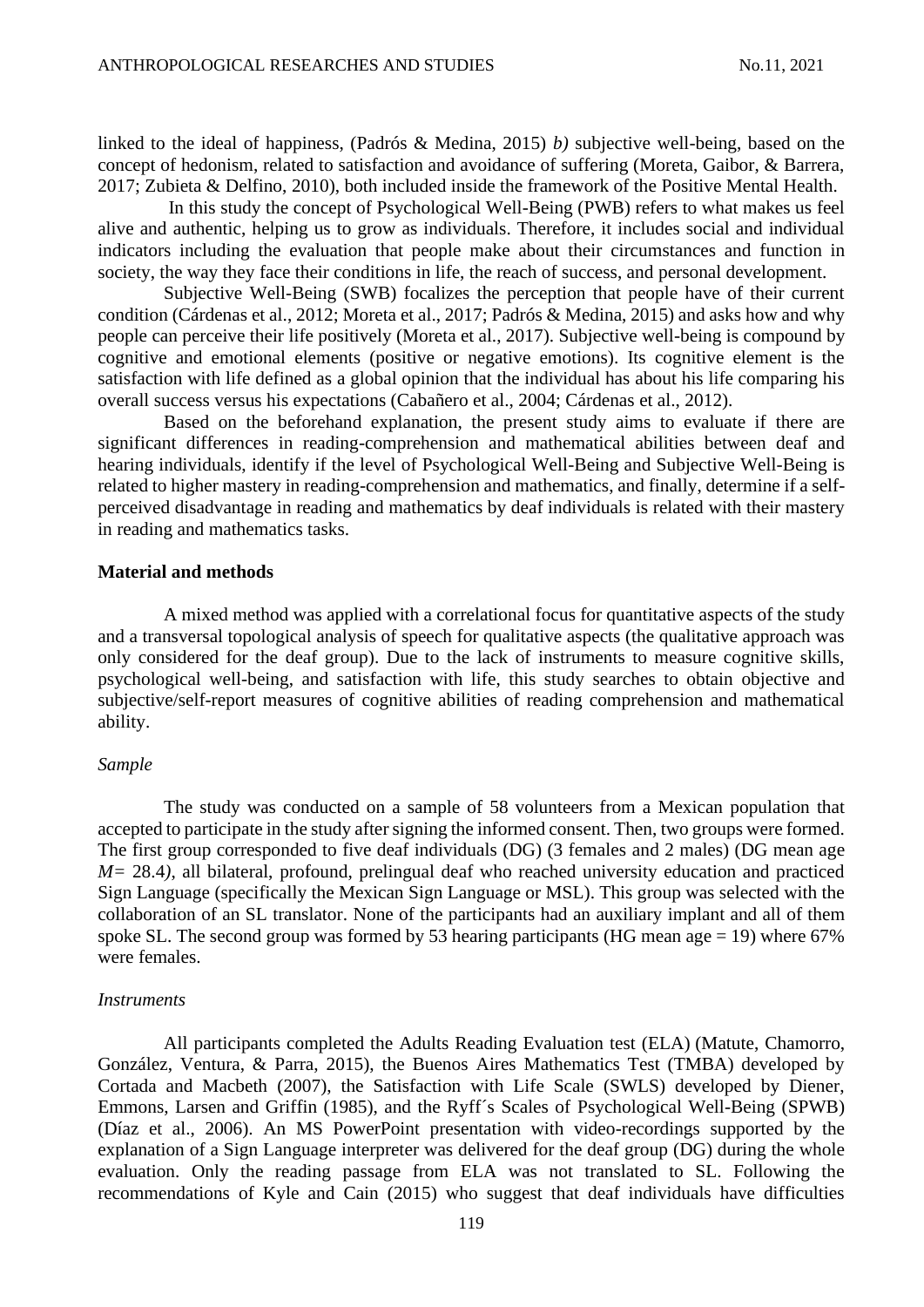understanding abstract or poorly concrete contents, all the scales were reduced to 3 choices (Yes  $= 1$ , I don't know  $= 2$ , no  $= 3$ ) for the DG.

The ELA is an instrument that assesses reading precision, speed, and comprehension. For this study, we focused on the comprehension dimension of the instrument using the reading passage provided by the instrument. To test mathematics ability, a 10-items adaptation of the TMBA was administrated. This questionnaire evaluates the manipulation of elements; logical-deductive reasoning; symbolic representation; and analytic reasoning. TMBA was reduced from 50 to 10 items choosing the items with higher correlation indicated by Cortada and Macbeth´s study (2007) (items 2, 13, 18, 22, 25, 28, 34, 38, 39, 49 from the original 50-item questionnaire). Each one related to one of the dimensions assessed in the test, namely: simple arithmetic calculations (item 4); operation with decimals (items 1, 5, and 6); proportions, percentages, and rule of three (items 3 and 10); algebraic solving (items 8 and 7); and geometry problems (items 2 and 9).

The SWLS is a 5-item scale to evaluate the global judgment about self-perceived satisfaction with life.

Finally, the SPWB is a 29-items scale to measure six factors of Psychological Well-Being: *1)* Self-acceptance, *2)* Autonomy, *3)* Positive Relationships, *4)* Environmental Mastery, *5)* Purpose in Life and *6)* Personal Growth.

### *Procedure*

Both groups completed the full evaluation in the faculty computer laboratory. For the assessment of DG the SL interpreter helped to locate the participants giving them the instructions orally. Complementary, an MS PowerPoint presentation was shown on the same screen. For the HG sample, the formulary was given with no modifications. Cronbach-alpha values for each scale are shown in Table 1.

#### *Quantitative analysis*

A descriptive analysis of all the natural scores of each sub-test in the formulary was done, then an exploratory analysis of the data distribution was calculated for each group. After that, significant differences between both groups were examined in each sub-test of the formulary using the Mann-Whitney *U* test for independent non-parametrical samples, and finally, the correlation coefficients were obtained with Pearson´s *r* in the DG because of the normal distribution of data showed from the Shapiro-Wilk test, while the Spearman's rank correlation coefficient *r<sup>s</sup>* was applied in the HG due to the non-normal distribution of data in this group.

#### *Qualitative analysis*

Deaf participants were interviewed with a semi-structured interview supported by the LS. Then, a topological analysis of speech was conducted. This process was audio-recorded and subsequently, the information was analyzed using the ATLAS.ti 8 software.

### **Results**

#### *Quantitative results*

To determine significant differences between groups, the Mann-Whitney´s *U* was calculated for the whole set of tests (Table 1).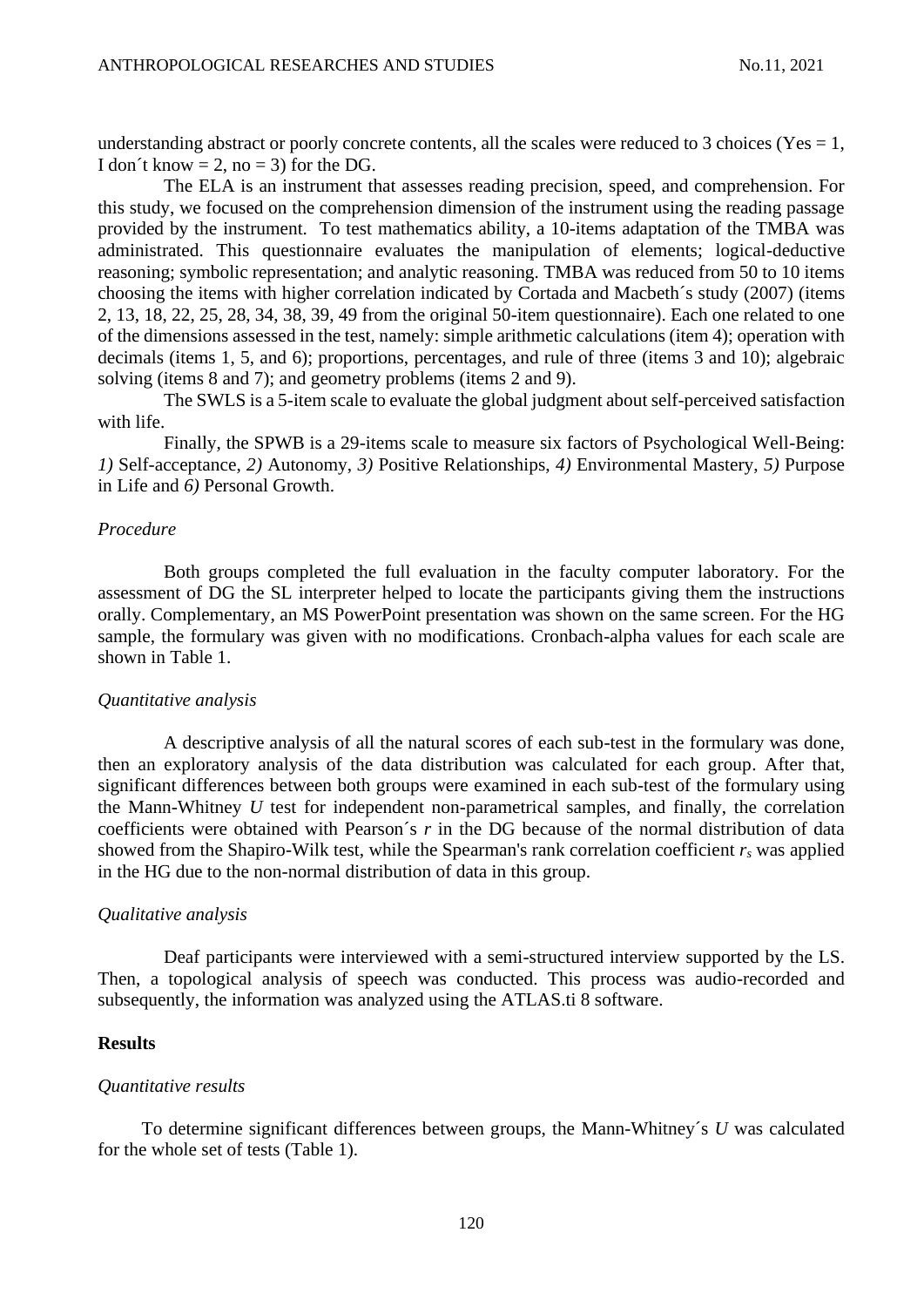### **Table 1**

| <b>Scales</b> | <b>Groups</b> | $\bm{M}$ | <b>SD</b> | U(56)  | $\boldsymbol{p}$ | Cronbach-<br>alpha |
|---------------|---------------|----------|-----------|--------|------------------|--------------------|
| <b>SWLS</b>   | DG            | 12.20    | 2.59      | 122.50 | .780             | .65                |
|               | <b>HG</b>     | 12.26    | 2.94      |        |                  | .77                |
| <b>ELA</b>    | DG            | 1.60     | 1.14      | 14.500 | ${<}001$         | .62                |
|               | <b>HG</b>     | 5.89     | 2.09      |        |                  | .50                |
| <b>TMBA</b>   | DG            | 2.20     | 1.48      | 21.000 | ${<}001$         | .33                |
|               | <b>HG</b>     | 5.21     | 1.69      |        |                  | .35                |
| <b>SPWB</b>   | DG            | 76.20    | 5.07      | 4.00   | < .001           | .61                |
|               | HG            | 62.66    | 6.81      |        |                  | .74                |

## *Differences between groups and reliability by scale*

*Notes.*

SWLS = Satisfaction with Life Scale

ELA = Reading Evaluation for AdultsEvaluación de Lectura para Adultos

TMBA = Test de Matemáticas Buenos Aires

SPWB = Ryff's Psychological Well-Being Scales

As is shown in Table 1, the results indicated significant differences (*p* <.01) between the DG and HG for ELA  $U(56) = 122$ , and TMBA  $U(56) = 21$ . For further analysis of our data, we compare all items of the TMBA between DG and HG. We found significant differences for items 9 (geometry problems scale), and item 10 (proportions, percentages, and rule scale). Meanwhile, significantly higher values were found for the DG in the SPWB scale  $U(56) = 4$ ,  $p < 01$ .

To achieve the second objective of this research which tried to determine if readingcomprehension and mathematical abilities are correlated with Psychological Well-Being, the Spearman´s Rank-Order Correlation was calculated for HG while the Pearson´s Product-Moment Correlation test was conducted for DG due to the distribution of the dataset.

For DG, no significant correlation  $(p > 0.05)$  was found between SWLS and readingcomprehension as well as no significant correlation was found between SWLS and mathematicalabilities. Similar results were found for HG (Table 2).

### **Table 2**

|             |    | <b>SWLS</b> |     | <b>SPWB</b> |     |  |
|-------------|----|-------------|-----|-------------|-----|--|
|             |    | Coeficient  |     | Coeficient  |     |  |
| ELA         | DG | .81         | .09 | .33         | .60 |  |
|             | HG | $-.20$      | .14 | $-.00$      | .99 |  |
| <b>TMBA</b> | DG | .27         | .66 | .41         | .50 |  |
|             | HG | $-.06$      | .66 | .05         | .72 |  |

*Correlations between ELA, TMBA, and SWLS, SPWB*

*Note*. *r<sup>s</sup>* Spearman was calculated for HG, whereas r Pearson for DG.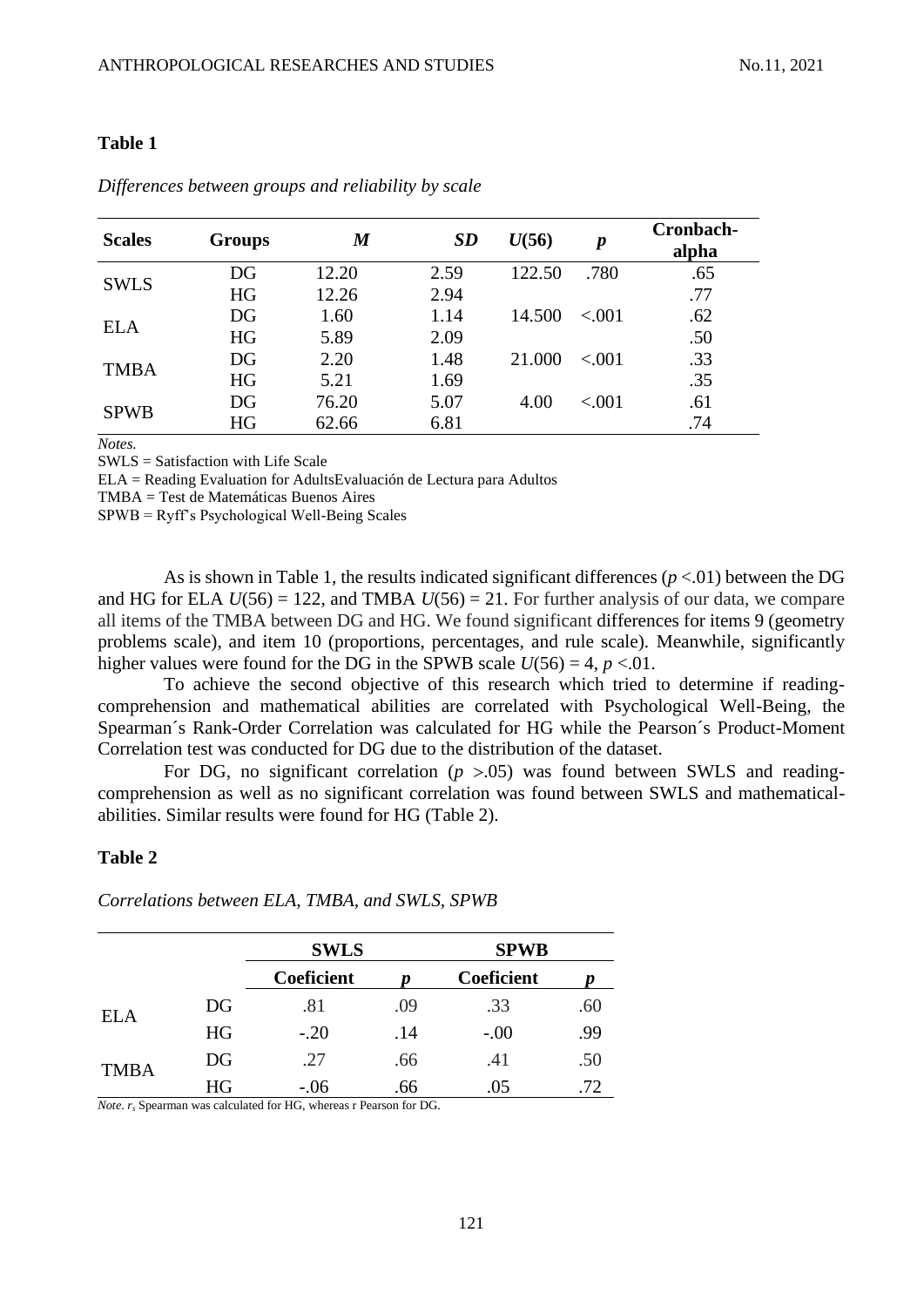# *Qualitative results*

To determine if self-perceived disadvantages in deaf individuals are related to results in reading-comprehension and mathematics tasks for deaf individuals, the qualitative analysis indicated that deaf individuals self-perceive their cognitive skills as high (Table 3 shows the inductive codification based on the theoretical framework, the analytic categories defined as high and low and examples of unit analysis). Individuals from the DG do not self-perceive differences in reading and mathematics skills regarding hearings. They expressed that their SPWB and their SWLS is affected by inequalities in job opportunities more than disadvantages in the analyzed cognitive skills. Besides, learning for life, family, friends, and healthy social relations were considered important factors related to their PWB and SWLS. While participants referred to positive high levels regarding the six factors evaluated by the SPWB. Finally, deaf individuals experience a lack of social inclusion which has resulted in difficulties to get hired and complications to obtain autonomy in their life.

### **Table 3**

| <b>Inductive</b><br>codification |                                     | <b>Analytic categories</b>                                                                                                    | <b>Analysis unit (examples)</b>                                                                                                                                                  |  |
|----------------------------------|-------------------------------------|-------------------------------------------------------------------------------------------------------------------------------|----------------------------------------------------------------------------------------------------------------------------------------------------------------------------------|--|
| <b>RCA</b>                       | Declared<br>Reading                 | High: Between 70-100 points on<br>a 0-100<br>scale.                                                                           | "80" - A                                                                                                                                                                         |  |
|                                  | comprehension<br>ability            | Low: Between 0-50 points on a<br>0-100 scale.                                                                                 | "40 - 45" - C                                                                                                                                                                    |  |
| <b>MA</b>                        | Declared<br>mathematical<br>ability | High: Between 70-100 points on<br>a 0-100 scale.                                                                              | "90" - B                                                                                                                                                                         |  |
|                                  |                                     | Low: Between 0-50 points on a<br>$0-100$ scale.                                                                               | "50" - A                                                                                                                                                                         |  |
|                                  |                                     | Range between 70-100 points on<br>a 0-100 scale.                                                                              | $"80-90" - A$                                                                                                                                                                    |  |
| <b>PWB</b>                       | Psychological<br>well-being         | elements with his/her own PWB                                                                                                 | The participant relates certain "Having a job, family well-being,<br>social relationships, that would make<br>my life better" - A.                                               |  |
|                                  |                                     | The participant declares their<br>interest in autonomy in their life<br>or give example related to<br>autonomy in their life. | "I'm looking to be autonomous" - A.                                                                                                                                              |  |
| <b>SWB</b>                       | Subjective<br>Well-Being            | elements with his/her own SWB ahead that is satisfaction" - B.                                                                | The participant relates certain "When you have a good job and go                                                                                                                 |  |
|                                  |                                     | their job in their SWB                                                                                                        | Participants relate the role of "Obviously when you have a good job,<br>and the salary is good your satisfaction<br>with life" - B.                                              |  |
| <b>IEA</b>                       | self-esteem                         | related to self-esteem, self- $-B$ .<br>image, etc.                                                                           | Influence of the Understand sentences where is "Hearing people always will be higher<br>environment on evident the feeling of inferiority than us in advantage with deaf people" |  |

### *Matrix of codification and examples*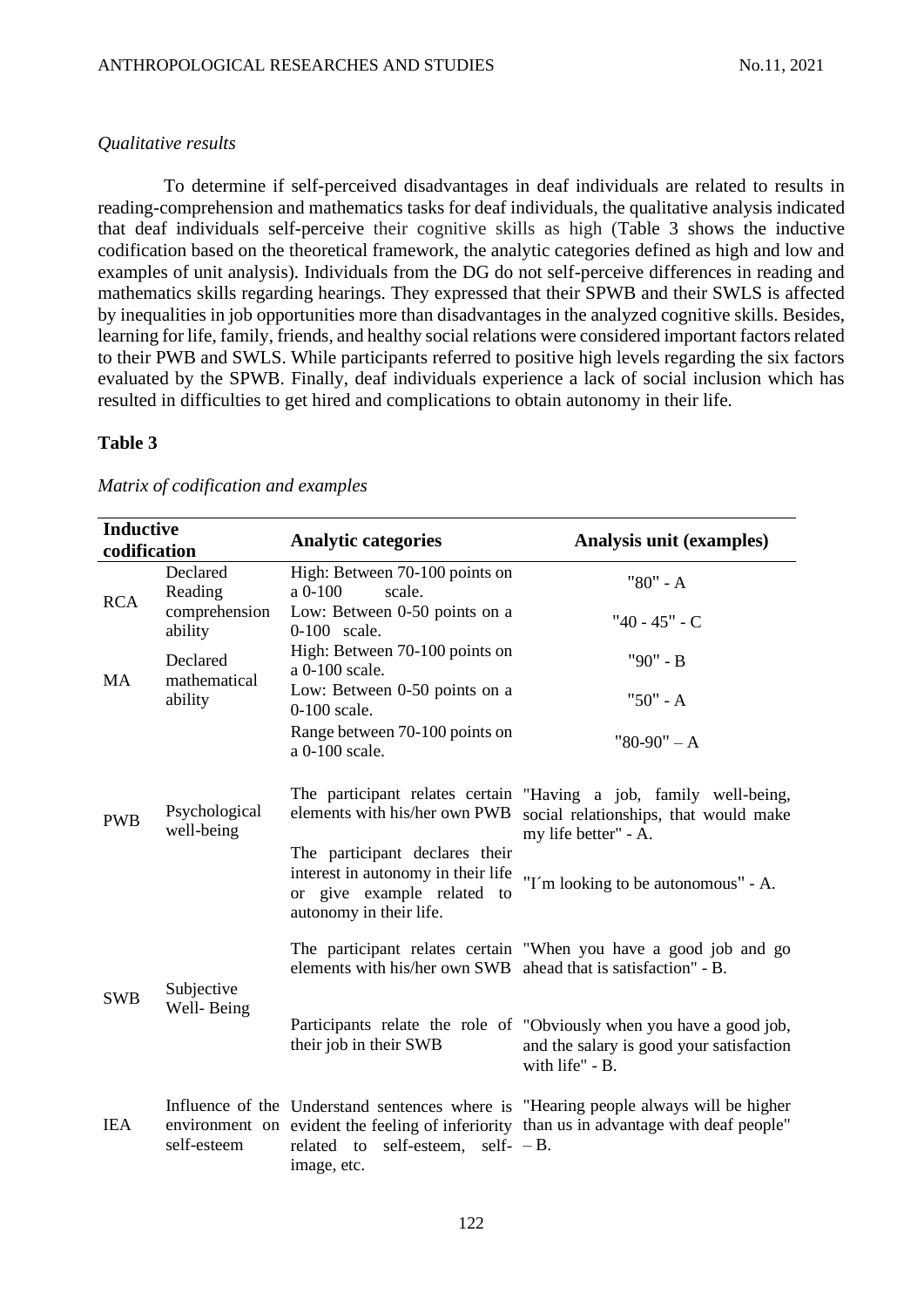| <b>Inductive</b><br>codification |                                                                                        | <b>Analytic categories</b>                                                    | Analysis unit (examples)                                                                                                                                                                                                                                                                                                                                                                                                       |  |
|----------------------------------|----------------------------------------------------------------------------------------|-------------------------------------------------------------------------------|--------------------------------------------------------------------------------------------------------------------------------------------------------------------------------------------------------------------------------------------------------------------------------------------------------------------------------------------------------------------------------------------------------------------------------|--|
|                                  |                                                                                        | Participants<br>give<br>examples<br>about how they have shown<br>resilience.  | "Is about awake and go ahead in life,<br>there are deaf people who do not accept<br>it and deaf people who accept it. It is<br>about your attitude" $-C$ .                                                                                                                                                                                                                                                                     |  |
| <b>LPWB</b>                      | Learning as an<br>important<br>in<br>element<br>his/her<br>psychological<br>well-being | PWB.                                                                          | Participants relate the learning "Based on many mistakes and lessons<br>of how an important factor for learned, I have practiced and developed<br>my quality of life" $- B$ .                                                                                                                                                                                                                                                  |  |
| <b>PREM</b>                      | Problems<br>related to<br>the<br>environment<br>where he is part<br>of a minority.     | inclusion<br>explaining<br>situation of their own life.<br>professional life. | Participants refer to a lack of "I do not declare I'm deaf until the<br>the recruiter calls me to know my perfect<br>CV, during the interview they know<br>about my reality. I do not declare I'm<br>deaf because they will say no" $- B$ .<br>Participants refer to specific "I have my degree, but I will search<br>problems when they started their everywhere because they tell me no<br>because I'm a deaf woman" $- A$ . |  |

#### **Discussions**

According to the obtained results, there is evidence to state that the hearing group performed significantly better than deaf individuals on reading-comprehension and mathematical tasks in line with results from Kyle and Cain (2015), Wauters et al. (2006), Herrera (2005), Moreno et al. (2015), and Figueroa and Rosa Lissi (2005). Considering that reading and mathematics are one of the most important problems in education for the Mexican population (i.e. Mexico was ranked below the average in the PISA evaluation in both, reading and mathematics) (OECD, 2018), the fact of low mastery in these abilities in hearing population implies that the problem for deaf individuals might be a very important issue to consider in future research and educational policies.

The reason for the differences in performance between hearing and deaf individuals is currently unclear but the researchers agree with the hypothesis that the early development of language has a profound impact (Faletty, 2016; Fontané-Ventura, 2005; Myklebust, 1971). Sign language could settle the basis of oral language acquisition (ex. Spanish, English, etc.) (Herrera, 2005). Andin et al. (2014) and Bull et al. (2006) found that oral-phonologic knowledge influences multiplication tasks, underlining the importance of early development of language, being broadly evident in deaf individuals. Nevertheless, we did not consider when sign language was acquired by deaf individuals, we cannot assume this suggestion until we develop more research considering this factor.

Particularly, comparing all items of the TMBA, our analysis suggests differences between DG and HG in the proportions, percentages, and rule scale, as well as in the geometry problems scale. Consequently, future work should therefore include measurements to prove whether these factors are indeed significantly different.

It is important to note that the problem in reading and mathematics is hard in the entire hearing population in our country but unfortunately no data is available about deaf individuals. The fact of lower mastery in reading and mathematics could express different issues. For example, Hernández-Ontiveros and Camacho-Vega (2020) suggested that our educational system does not attempt to integrate deaf students. It avoids hearing loss students to develop oral skills in addition to a lack of development of the sign language since early childhood (Okada et al. 2015). Based on this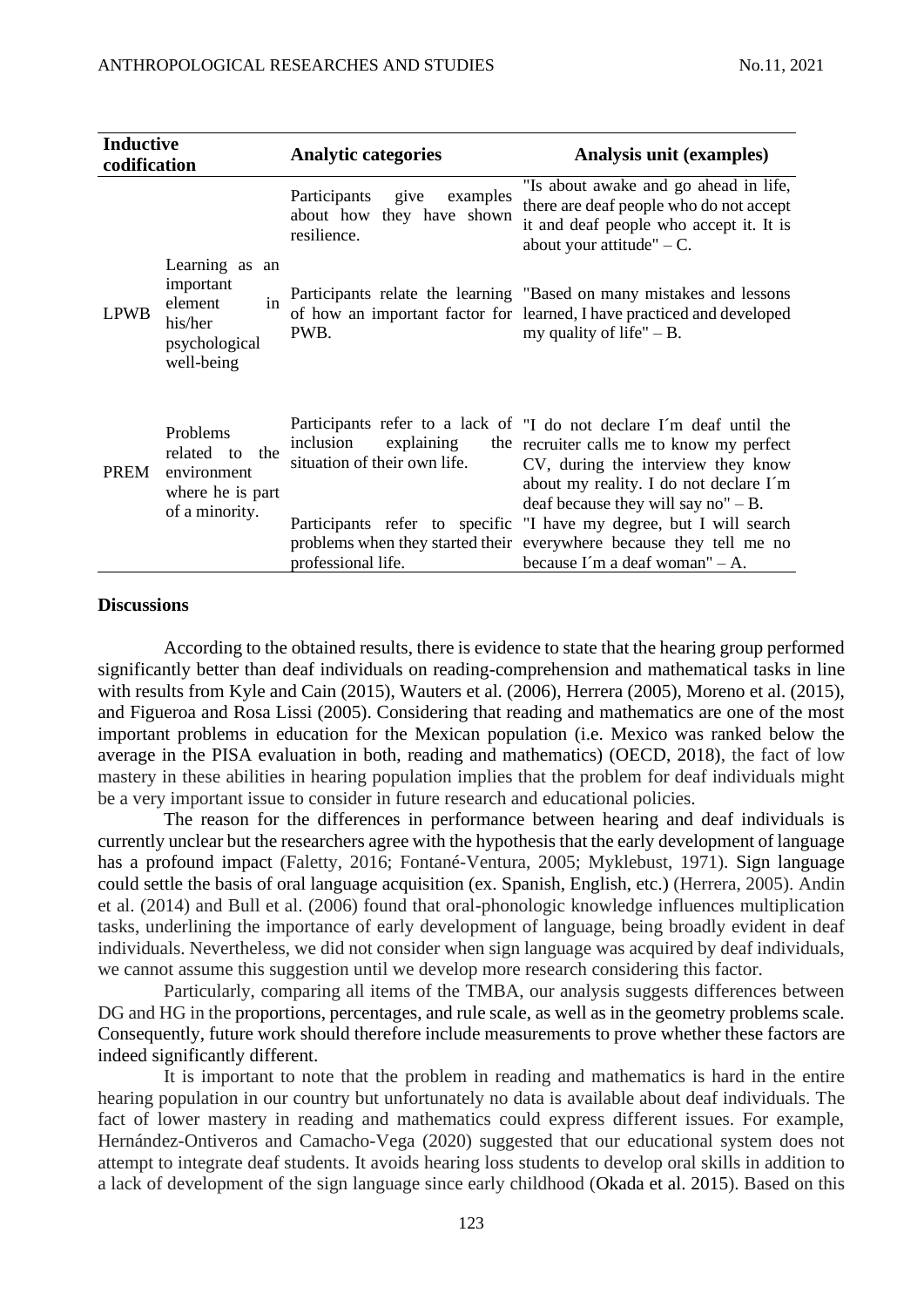asseveration, the analysis of reading and math solving problems between deaf and hearing individuals implies some difficulties mainly based on the context of the education received by deaf individuals. Another important factor to understand disadvantages in reading and mathematics in deaf individuals is the role of teachers in the educational processes. First, according to Kelly et al. (2003), teachers must have certificates. In higher education is common in our country that teachers demonstrate experience in their field before giving courses, but these experiences should indicate certification in pedagogical strategies for reading and mathematics, even more, when teaching deaf individuals. Kelly et al. (2003) also suggested that teachers should focus more on tasks which require analytical strategies and cognitively challenging problem rather than on task involving surface cues, language comprehension, and exercise drills for deaf students.

Moreover, results from the qualitative analysis indicated that deaf individuals do not perceive their reading and mathematics skills as low, but they obtained significantly lower scores in both tasks regarding hearings. This is a highlight proposed by our research because it might imply that deaf individuals may not be aware of cognitive differences compared to hearings. Thus, this lack of awareness about their difficulty in addition to the lack of opportunities in education might be an important approach for future research. It is necessary to create social and political awareness about the inclusion of deaf individuals in similar educational and adequate support such as sign language in their early years to create similar opportunities between deaf and hearings and create adequate strategies for better cognitive development.

Even deaf individuals referred not to have difficulties in the cognitive skills analyzed, they indicated another important disadvantage regarding hearings. Deaf individuals referred that employment is an important factor for their psychological well-being and satisfaction with life, ranked as the most important element followed by family-friends' relationships. They indicated that these disadvantages are more related to the fact of being deaf individuals rather than their abilities or experience for the job solicited. Further research is needed to understand the role of hiring difficulties in deaf individuals because it was not the objective of this study. Besides, our results suggested significant differences in SPWB between DH and HG but a deep analysis is needed to understand more about these differences.

Additionally, deaf individuals face several problems in their learning process that hearing people do not experience. This study focused on deaf individuals who reached an undergraduate level obtained at a university or technical degree and results evince that there is a lack of institutional consideration about deaf's difficulties to understand sentences with complex grammar structure, including abstract or not concrete sentences (Kyle & Cain, 2015).

Finally, this study had some limitations. First. The voluntary integration of the deaf community could respond to a lack of social integration. This research indicates there is still a lot of work to do before inviting deaf people to participate in research studies about their condition. For this reason, our sample should be increased to obtain more reliable results.

### **Conclusions**

In conclusion, this study supports research about the differences between readingcomprehension and mathematics in hearing and deaf individuals. It appears that certainly, deaf individuals develop lower than hearing individuals in reading and mathematics tasks. This study considered samples from deaf and hearing individuals with higher education studies to avoid bias based on educational level. Therefore, the paired-samples considering grade can reduce the bias of knowledge and abilities in both groups. Thus, the differences were significantly lower for deaf individuals and results suggest that educational level is not a factor that explains *per se* the differences between groups.

Second, no evidence of correlation based on the statistical analysis was found between cognitive abilities and psychological well-being or between cognitive abilities and satisfaction with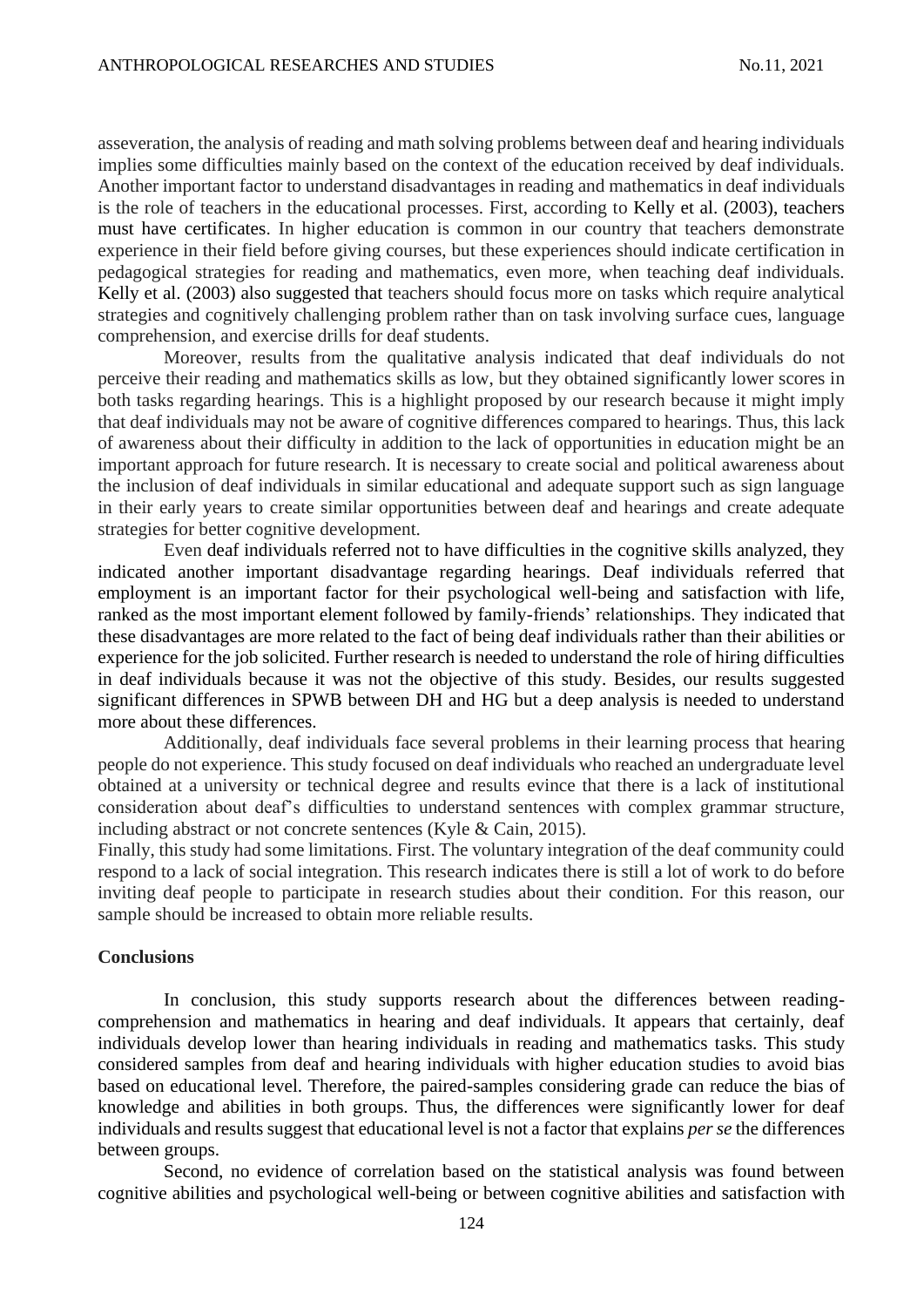life, but the qualitative analysis indicated an important finding: deaf individuals do not perceive difficulties in reading and mathematics which is not congruent with the results obtained in the tasks, suggesting a lack of awareness about their abilities.

If well, reading and mathematics abilities appear to be of no significances for deaf individuals in their psychological well-being and satisfaction with life, the most important factor related to their SPWB and SWLS appears to be the lack of job opportunities.

Finally, this study fills the need to propose instruments to measure the well-being and subjective well-being in deaf individuals showing that the SPWB and the SWLS are highly correlated questionnaires and its application fits in both samples for furthermore studies, in addition to the evaluation of reading and mathematics abilities using the ELA and the TMBA test respectively.

## **Acknowledgments**

We would like to thank the Universidad Autónoma de Baja California for all the facilities provided and to Sara Rivera for her valuable help translating to MLS all the necessary content for the deaf-individual participants and supporting them during all the study. Additionally, we would like to thank Maria Guadalupe Delgadillo for helping us to develop the qualitative analysis of this research.

## **Abbreviations**

| DG          | Deaf Group                                                           |
|-------------|----------------------------------------------------------------------|
| HG          | <b>Hearing Group</b>                                                 |
| <b>SWLS</b> | <b>Satisfaction with Life Scale</b>                                  |
| ELA         | <b>Reading Evaluation for Adults</b>                                 |
| TMBA        | Test de Matemáticas Buenos Aires                                     |
| SPWB.       | Ryff's Psychological Well-Being Scales                               |
| <b>PWB</b>  | Psychological Well-Being                                             |
| <b>RCA</b>  | Declared Reading comprehension ability                               |
| MA          | Declared mathematical ability                                        |
| PWB         | Psychological well-being                                             |
| <b>SWB</b>  | Subjective Well-Being                                                |
| <b>IEA</b>  | Influence of the environment on self-esteem                          |
| <b>LPWB</b> | Learning as an important element in his/her psychological well-being |
| <b>PREM</b> | Problems related to the environment where he is part of a minority.  |

# **References**

- 1. Andin, J., Rönnberg, J., & Rudner, M. (2014). Deaf signers use phonology to do arithmetic. *Learning and Individual Differences*, *32*, 246-253. doi: <https://doi.org/10.1016/j.lindif.2014.03.015>
- 2. Bull, R., Blato-Valle, G., & Fabich, M. (2006). Subitizing, magnitude representation, and magnitude retrieval in deaf and hearing adults. *The Journal of Deaf Studies and Deaf Education*, *11*(3), 289-302. doi:<https://doi.org/10.1093/deafed/enj038>
- 3. Bull, R., Marschark, M., Sapere, P., Davidson, W. A., Murphy, D…Nordmann, E. (2011). Numerical estimation in deaf and hearing adults. *Learning and Individual Differences*, *21*(4), 453- 457. doi: [10.1016/j.lindif.2011.02.001](https://www.researchgate.net/deref/http%3A%2F%2Fdx.doi.org%2F10.1016%2Fj.lindif.2011.02.001)
- 4. Cabañero, M. J., Richart, M., Cabrero, J., Orts, M. I., Reig, A…Tosal, B. (2004). Fiabilidad y validez de la escala de satisfacción con la vida de Diener en una muestra de mujeres embarazadas y puérperas [Reliability and validity of the Diener`s scale in pregnant and post-partum women].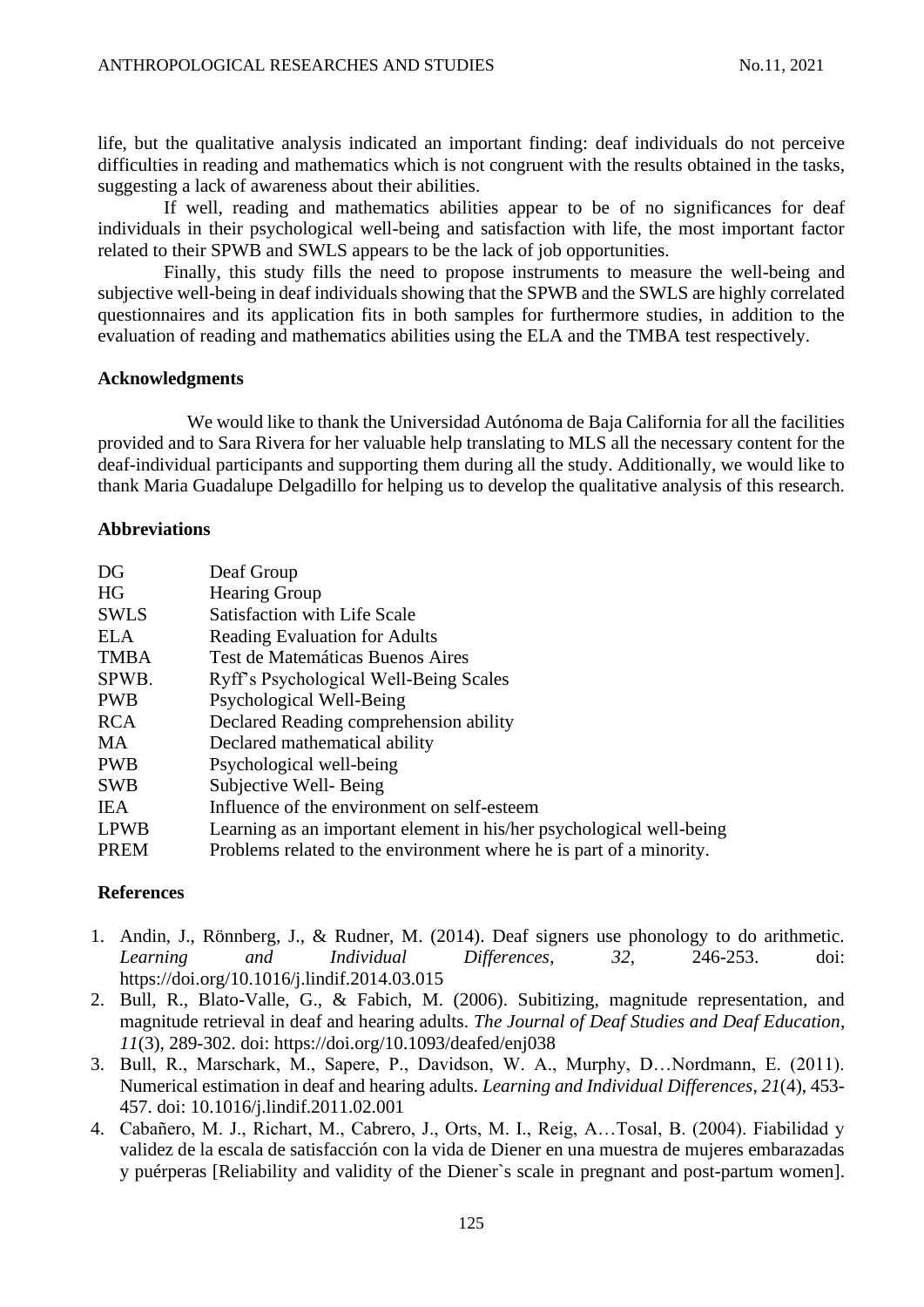*Psicothema*, *16*(3), 448-455. Retrieved December 20, 2020 from http://www.psicothema.com/pdf/3017.pdf

- 5. Cárdenas, M., Barrietos, J., Bilbao, A., Páez, D., Gómez, F…Asun, D. (2012). Estructura factorial de la escala de satisfacción con la vida en una muestra de estudiantes universitarios chilenos [Factorial structure of the satisfaction with life scale in higher education in Chilean university students]. *Revista Mexicana De Psicología*, *29*(2), 157-164. doi: 10.29365/rpcc.20181207-70
- 6. Cortada de Kohan, N., & Macbeth, G. (2007). Construcción de un test de matemáticas para adolescentes y adultos [Development of a mathematics test for adolescents and adults]. *Interdisciplinaria*, *24*(1), 43-64. Retrieved December 21, 2020 from https://www.researchgate.net/publication/26485626
- 7. Díaz, D., Rodríguez-Carvajal, R., Blanco, A., Moreno-Jiménez, B., Gallardo, I., Valle, C., …van Dierendonck, D. (2006). Adaptación española de las escalas de bienestar psicológico de Ryff [Spanish adaptation of the Ryff´s well-being scales]. *Psicothema*, *18*(3), 572-577.
- 8. Diener, E., Emmons, R. A., Larsen, R. J., & Griffin, S. (1985). The satisfaction with life scale. *Journal of personality assessment*, *49*(1), 71-75. Retrieved December 18, 2020 from http://www.psicothema.com/pdf/3255.pdf
- 9. Enkvist, A., Ekström, H., & Elmståhl, S. (2013). Associations between cognitive abilities and life satisfaction in the oldest-old. Results from the longitudinal population study Good Aging in Skåne. *Clinical Interventions in Aging*, *845*. https://doi.org/10.2147/CIA.S45382
- 10. Faletty, P. (2016). La importancia de la detección temprana de la hipoacusia [The importance of early detection of loss hearing]. *Revista médica clínica Las Condes*, *27*(6), 745-752. doi: [10.1016/j.rmclc.2016.11.005](https://www.researchgate.net/deref/http%3A%2F%2Fdx.doi.org%2F10.1016%2Fj.rmclc.2016.11.005)
- 11. Figueroa, V., & Rosa Lissi, M. (2005). La lectura en personas sordas: Consideraciones sobre el rol del procesamiento fonológico y la utilización del lenguaje de señas [Reading in deaf persons: Considerations about the role of phonological processing and the use of the sign language]. *Estudios pedagógicos*, *31*(2), 105-119. doi: [10.4067/S0718-07052005000200007](https://www.researchgate.net/deref/http%3A%2F%2Fdx.doi.org%2F10.4067%2FS0718-07052005000200007)
- 12. Fontané-Ventura, J. (2005). Déficit auditivo. Retraso en el habla de origen audígeno [Delay in speech from a hearing origin]. *Rev Neurol*, *40*(1), 25-37. doi: [10.33588/rn.41S01.2005388](https://doi.org/10.33588/rn.41S01.2005388)
- 13. Gascon-Ramos, M*.* (2008). Wellbeing in deaf children: A framework of understanding*. Educational and Child Psychology. 25,* 57-71. Retrieved January, 2021 from https://www.bps.org.uk/publications/educational-child-psychology
- 14. Hernández-Ontiveros, A. D., & Camacho-Vega, D.-O. (2020). Academic Success Between Disabling Hearing Loss and Hearing Students in Upper-Secondary: An Inclusive Classroom. *Postmodernism Problems*, *10*(3), 351-363.<https://doi.org/10.46324/PMP2003351>
- 15. Herrera, V. (2005). Habilidad lingüística y fracaso lector en los estudiantes sordos. *Estudios pedagógicos*, *31*(2), 121-135. doi: http://dx.doi.org/10.4067/S0718-07052005000200008
- 16. Kelly, R. R., Lang, H. G., & Pagliaro, C. M. (2003). Mathematics word problem solving for deaf students: A survey of practices in grades 6-12. *Journal of deaf studies and deaf education*, *8*(2), 104-119. doi: [10.1093/deafed/eng007](https://www.researchgate.net/deref/http%3A%2F%2Fdx.doi.org%2F10.1093%2Fdeafed%2Feng007)
- 17. Kyle, F. E., & Cain, K. (2015). A comparison of deaf and hearing children's reading comprehension profiles. *Topics in language disorders*, *35*(2), 144-156. doi: [10.1097/TLD.0000000000000053](https://www.researchgate.net/deref/http%3A%2F%2Fdx.doi.org%2F10.1097%2FTLD.0000000000000053)
- 18. Llewellyn, D. J., Lang, I. A., Langa, K. M., & Huppert, F. A. (2008). Cognitive function and psychological well-being: Findings from a population-based cohort. *Age and Ageing*, *37*(6), 685- 689. https://doi.org/10.1093/ageing/afn194
- 19. Marschark, M., Morrison, C., Lukomski, J., Borgna, G., & Convertino, C. (2013). Are deaf students visual learners? *Learning and individual differences*, *25*, 156-162. doi: [10.1016/j.lindif.2013.02.006](https://www.researchgate.net/deref/http%3A%2F%2Fdx.doi.org%2F10.1016%2Fj.lindif.2013.02.006)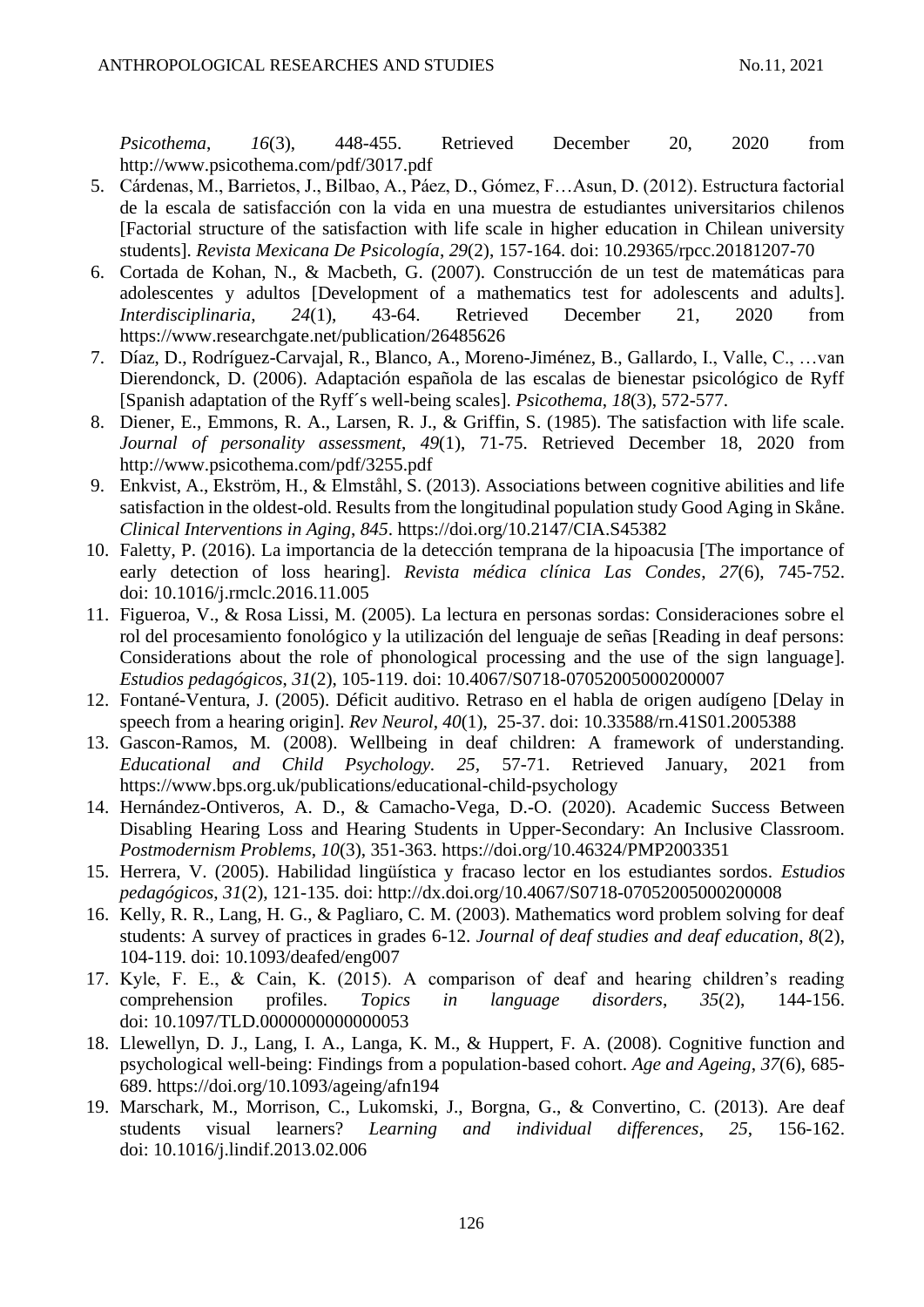- 20. Masataka, N. (2006). Differences in arithmetic subtraction of no symbolic numerosities by deaf and hearing adults. *Journal of deaf studies and deaf education*, *11*(2), 139-43. doi: <https://doi.org/10.1093/deafed/enj016>
- 21. Matute, E., Chamorro, Y., Gonzalez, A., Ventura, L., & Parra, J. (June 2018). *EL-A, evaluación de la lectura en adultos* [EL-A, evaluation of reading in adults]. XI Conference Cerebro y mente, Tijuana, México (Conference cancelled).
- 22. Moreno-Pérez, F. J., Saldana, D., & Rodríguez-Ortiz, I. R. (2015). Reading efficiency of deaf and hearing people in Spanish. *Journal of deaf studies and deaf education*, *20*(4), 1-11. doi: [10.1093/deafed/env030](https://www.researchgate.net/deref/http%3A%2F%2Fdx.doi.org%2F10.1093%2Fdeafed%2Fenv030)
- 23. Moreta, R., Gaibor, I., & Barrera, L. (2017). El bienestar psicológico y la satisfacción con la vida como predictores del bienestar social en una muestra de universitarios ecuatorianos. *Salud & Sociedad*, *8*(2), 172–184. doi: [10.22199/S07187475.2017.0002.00005](https://doi.org/10.22199/S07187475.2017.0002.00005)
- 24. Moreta-Herrera, R., López-Calle, C., Gordón-Villalba, P., Ortíz-Ochoa, W., & Gaibor-González, I. (2018). Satisfacción con la Vida, Bienestar Psicológico y Social, como predictores de la salud mental en ecuatorianos [Satisfaction with Life, Psichological and Social Well-Being as predictors of mental health in Ecuatorians]. *Actualidades en psicología*, *32*(134), 111-125. doi: [https://doi.org/10.15517/ap.v32i124.31989](https://psycnet.apa.org/doi/10.15517/ap.v32i124.31989)
- 25. Mousley, K., & Kelly, R. (2017). Developing deaf students fraction skills requires understanding magnitude and whole number division. *Journal of education and learning*, *7*(2), 12-20. doi: [10.5539/jel.v7n2p12](https://doi.org/10.5539/jel.v7n2p12)
- 26. Myklebust, H. R. (1971). *Psicología del sordo [Psychology of deaf individuals].* Spain: Spanish Magistery.
- 27. Okada, R., Nakagawa, J., Takahashi, M., Kanaka, N., Fukamauchi, F., Watanabe, K… Matsuda, T. (2015). The deaf utilizes phonological representations in visually presented verbal memory tasks. *Neuroscience research*, *90*, 83-89. doi:<https://doi.org/10.1016/j.neures.2014.11.004>
- 28. Padrós, F. G., & Medina, M. A. (2015). Propiedades psicométricas de la escala de satisfacción con la vida (SWLS) de Diener en población de michoacana (México) [Psychometric properties of the Diener´s satisfaction life in Michoacan population]. *Avances en psicología latinoamericana, 33*(2), 223-232. doi:<https://doi.org/10.12804/apl33.02.2015.04>
- 29. Pagliaro, C. M., & Ansell, E. (2012). Deaf and hard of hearing students' problem-solving strategies with signed arithmetic story problems. *American annals of the deaf*, *156*(5), 438-458. doi: [10.1353/aad.2012.1600](https://doi.org/10.1353/aad.2012.1600)
- 30. Prada, M. F., & Rucci, G. (2016). *Instrumentos para la medición de las habilidades de la fuerza de trabajo [Instruments for the measurement of abilities of the labour force]* (Report No. IDB-TN-1070). Banco Interamericano de Desarrollo. Retrieved December 05, 2020 from https://publications.iadb.org/publications/spanish/document/Instrumentos-para-la-medición-delas-habilidades-de-la-fuerza-de-trabajo.pdf
- 31. Wauters, L. N., Van Bon, W. H. J., & Tellings, A. E. J. M. (2006). Reading comprehension of Dutch deaf children. *Reading and writing*, *19*(1), 49-76. doi: [10.1007/s11145-004-5894-0](https://www.researchgate.net/deref/http%3A%2F%2Fdx.doi.org%2F10.1007%2Fs11145-004-5894-0)
- 32. Wiklunda, J., Nikolaevb, N., Shirc, N., Food, M., & Bradleye, S. (2019). Entrepreneurship and well-being: past, present, and future. *Journal of business venturing*, *34*(4), 579-588. doi: <https://doi.org/10.1016/j.jbusvent.2019.01.002>
- 33. Zubieta, E. M., & Delfino, G. I. (2010). Satisfacción Con La Vida, Bienestar Psicológico Y Bienestar Social En Estudiantes Universitarios De Buenos Aires [Satisfaction with Life, Psychological and Social Well-being in students in Buenos Aires]. *Anuario de Investigaciones*, *17*, 277-283. Retrieved December 12, 2020 from https://www.redalyc.org/articulo.oa?id=369139946018
- 34. \*\*\*OECD (2013). *Literacy, Numeracy, and Problem-Solving in Technology-Rich Environments: Framework for the OECD Survey of adult skills*. OECD Publishing. Retrieved March 13, 2020